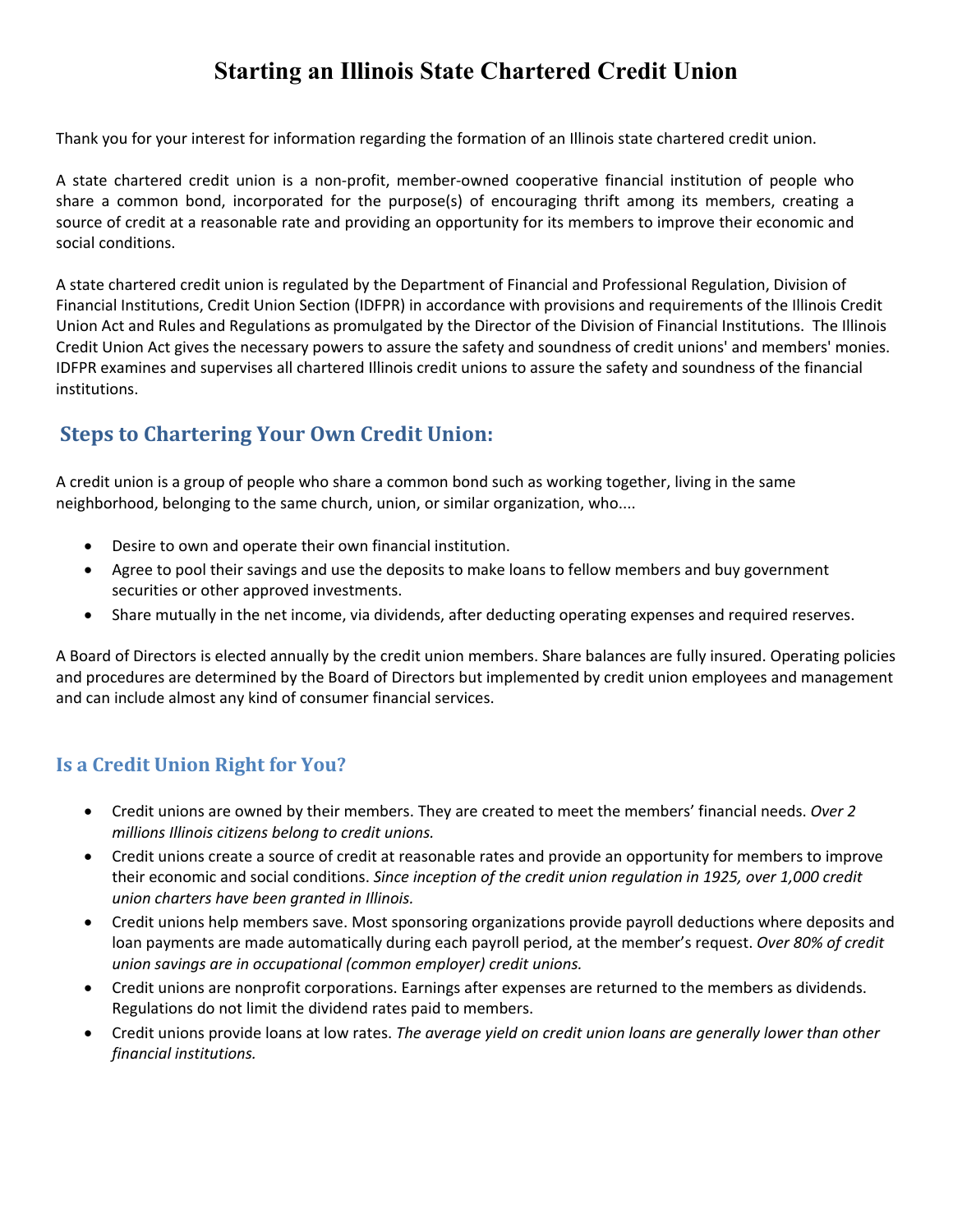## **Take Action**

- Inform IDFPR of your interest.
- Meet with individuals from your group and sponsoring organization to determine if a credit union will meet your needs.
- Obtain chartering forms and other legal documents required to make an application.
- Identify and contact other organizations for advice and assistance, including trade associations and nearby credit unions.
- Hold an organizational meeting to review the operating policies and projected budgets to ensure that the proposed credit union is economically viable.
- Upon satisfactory completion of state requirements, the Director will issue a charter authorizing your group to operate its own financial institution.

Pursuant to Section 305/58 of the Illinois Credit Union Act, each credit union operating in Illinois must insure its members' share accounts with:

> National Credit Union Administration (NCUA) 1203 W. Washington Street, Suite 301 Tempe, AZ 85281 www.NCUA.gov

or with the private insurer authorized to do business in Illinois:

 American Share Insurance (ASI) 5656 Frantz Road Dublin, Ohio 43017 http://www.americanshare.com/index.php

The organization of a state chartered credit union requires extensive planning and an intent to devote the necessary time and effort to make the credit union a viable institution.